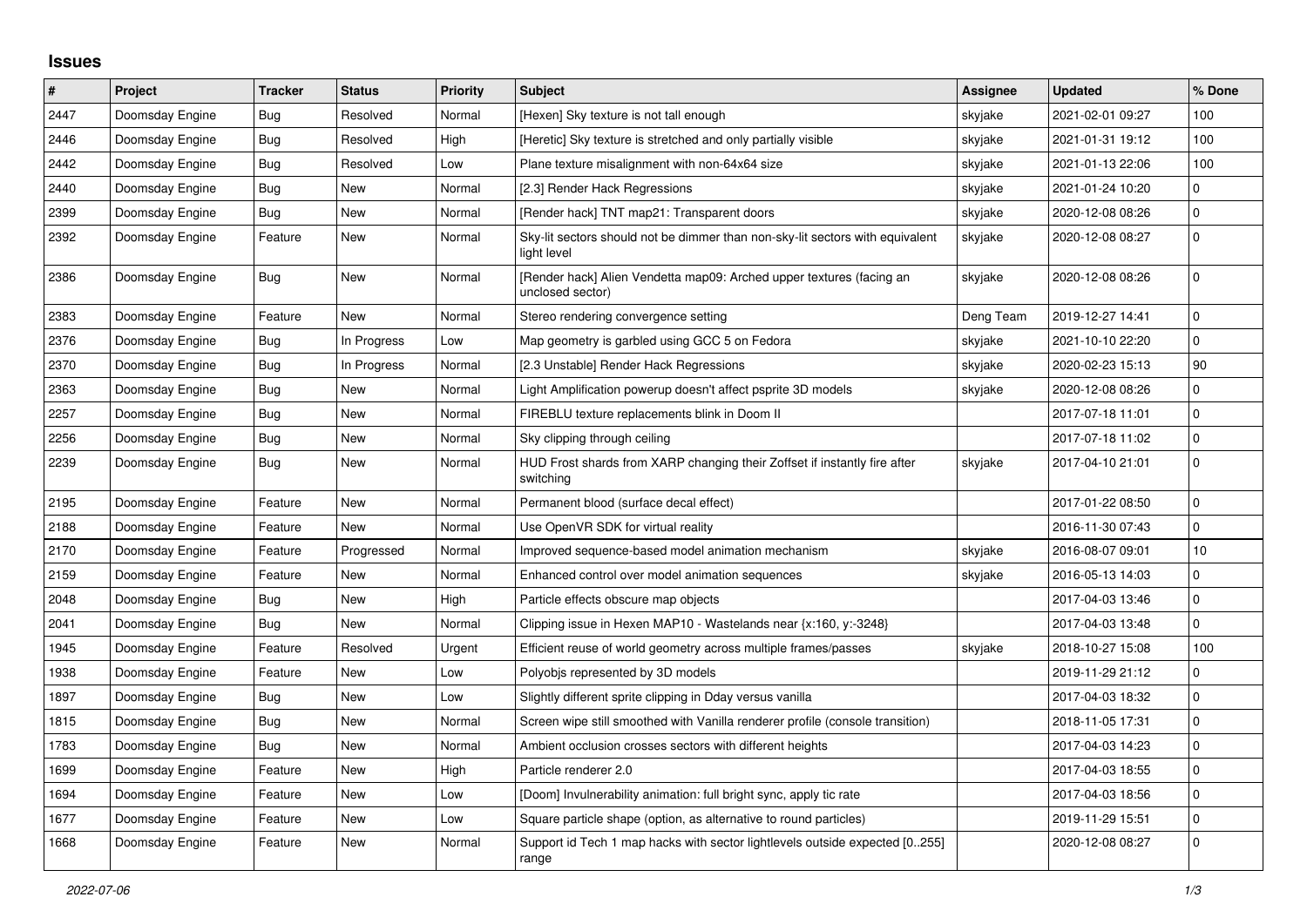| $\vert$ # | Project         | <b>Tracker</b> | <b>Status</b> | <b>Priority</b> | <b>Subject</b>                                                                                      | <b>Assignee</b> | <b>Updated</b>   | % Done      |
|-----------|-----------------|----------------|---------------|-----------------|-----------------------------------------------------------------------------------------------------|-----------------|------------------|-------------|
| 1663      | Doomsday Engine | Feature        | New           | Normal          | Replace game-side color filter / special effect with LensFx                                         |                 | 2017-04-03 18:59 | $\Omega$    |
| 1648      | Doomsday Engine | Feature        | Progressed    | Urgent          | Complete vanilla DOOM emulation                                                                     |                 | 2019-12-31 11:10 | $\mathbf 0$ |
| 1646      | Doomsday Engine | Feature        | New           | Normal          | Stereo 3D enhancements                                                                              |                 | 2019-11-29 19:22 | $\mathbf 0$ |
| 1635      | Doomsday Engine | Feature        | Resolved      | Normal          | <b>HDR</b> rendering                                                                                | skyjake         | 2018-10-27 15:06 | 100         |
| 1628      | Doomsday Engine | Feature        | New           | Normal          | Surface meshes                                                                                      |                 | 2017-04-03 18:58 | $\mathbf 0$ |
| 1626      | Doomsday Engine | Feature        | New           | Normal          | Area-based fog                                                                                      |                 | 2017-04-03 19:35 | 0           |
| 1625      | Doomsday Engine | Feature        | Progressed    | Urgent          | Per-pixel surface shading (bump/specular/reflection etc. mapping)                                   | Deng Team       | 2016-07-06 00:03 | 20          |
| 1623      | Doomsday Engine | Feature        | Progressed    | Urgent          | <b>Shaders</b>                                                                                      | skyjake         | 2018-10-27 15:14 | 60          |
| 1622      | Doomsday Engine | Feature        | New           | Urgent          | Vanilla depth shading                                                                               |                 | 2019-11-29 23:23 | $\mathbf 0$ |
| 1616      | Doomsday Engine | Feature        | New           | Normal          | Selector for sprites                                                                                |                 | 2019-11-29 18:35 | $\mathbf 0$ |
| 1615      | Doomsday Engine | Feature        | Progressed    | Normal          | Sloped planes                                                                                       | skyjake         | 2018-10-27 15:10 | 20          |
| 1603      | Doomsday Engine | Feature        | Progressed    | Urgent          | Support for id Tech 1 map hacks                                                                     |                 | 2019-12-15 07:34 | 50          |
| 1585      | Doomsday Engine | Feature        | Progressed    | Normal          | [Map Hack] Extra plane (e.g., Hell Revealed II MAP01)                                               |                 | 2019-12-15 08:03 | 0           |
| 1535      | Doomsday Engine | Feature        | New           | Normal          | Option for fullbright textures affected by colored sectors                                          |                 | 2019-11-29 19:02 | $\mathbf 0$ |
| 1476      | Doomsday Engine | Feature        | New           | Normal          | Support for the features of the Playpal and Colormap lumps                                          |                 | 2017-04-03 18:42 | $\mathbf 0$ |
| 1388      | Doomsday Engine | Feature        | New           | High            | 3D floors (Z-overlapped sectors)                                                                    |                 | 2017-04-03 18:57 | 0           |
| 1362      | Doomsday Engine | Feature        | New           | Normal          | Smoothing of dynlights & halos                                                                      | skyjake         | 2019-11-29 16:44 | $\mathbf 0$ |
| 1327      | Doomsday Engine | Feature        | New           | Normal          | Render extra plane in XG sector                                                                     |                 | 2019-11-26 11:32 | $\mathbf 0$ |
| 1314      | Doomsday Engine | Feature        | New           | Normal          | Particle spawn rate affected by mobj visibility                                                     |                 | 2019-11-29 16:38 | $\mathbf 0$ |
| 1201      | Doomsday Engine | Feature        | New           | High            | Dynamic shadows                                                                                     | skyjake         | 2019-11-29 16:15 | 50          |
| 1168      | Doomsday Engine | Feature        | New           | Normal          | Real decals: bulletholes, blastmarks, etc.                                                          |                 | 2017-04-03 19:35 | 0           |
| 1139      | Doomsday Engine | Feature        | New           | Normal          | More variations within repeated texture patterns with alternative textures (for<br>detail textures) |                 | 2019-11-29 15:56 | $\mathbf 0$ |
| 967       | Doomsday Engine | <b>Bug</b>     | New           | Low             | Sprite angling incorrect at sharp angles                                                            |                 | 2017-04-03 14:59 | $\mathbf 0$ |
| 918       | Doomsday Engine | Bug            | New           | Low             | Particles and looking up/down sharply                                                               |                 | 2017-04-03 14:59 | $\mathbf 0$ |
| 910       | Doomsday Engine | Bug            | New           | Normal          | Flat tiling error with custom flats                                                                 |                 | 2017-04-03 14:59 | 0           |
| 908       | Doomsday Engine | <b>Bug</b>     | New           | High            | Detail texture maximum distance ignored                                                             |                 | 2017-04-03 14:59 | $\mathbf 0$ |
| 883       | Doomsday Engine | Bug            | New           | High            | [Hexen] Map 2: HOM in floor near x:-425 y:2943 (clip cull)                                          |                 | 2019-11-29 23:06 | $\mathbf 0$ |
| 882       | Doomsday Engine | Bug            | New           | Normal          | Fullbright psprites and colored lighting                                                            |                 | 2017-04-03 14:59 | 0           |
| 877       | Doomsday Engine | <b>Bug</b>     | New           | High            | Texture offset anomaly                                                                              |                 | 2019-11-29 23:06 | $\mathbf 0$ |
| 684       | Doomsday Engine | Bug            | New           | Normal          | Sprites moving up if their bottom intersects the floor                                              |                 | 2017-04-03 18:32 | $\mathbf 0$ |
| 552       | Doomsday Engine | <b>Bug</b>     | New           | Normal          | Ambient occlusion on middle surfaces of 2-sided lines                                               |                 | 2019-11-30 08:05 | 0           |
| 514       | Doomsday Engine | <b>Bug</b>     | New           | Low             | Light decoration placement on planes if origin is incident with a sector<br>boundary                |                 | 2017-04-03 14:56 | 0           |